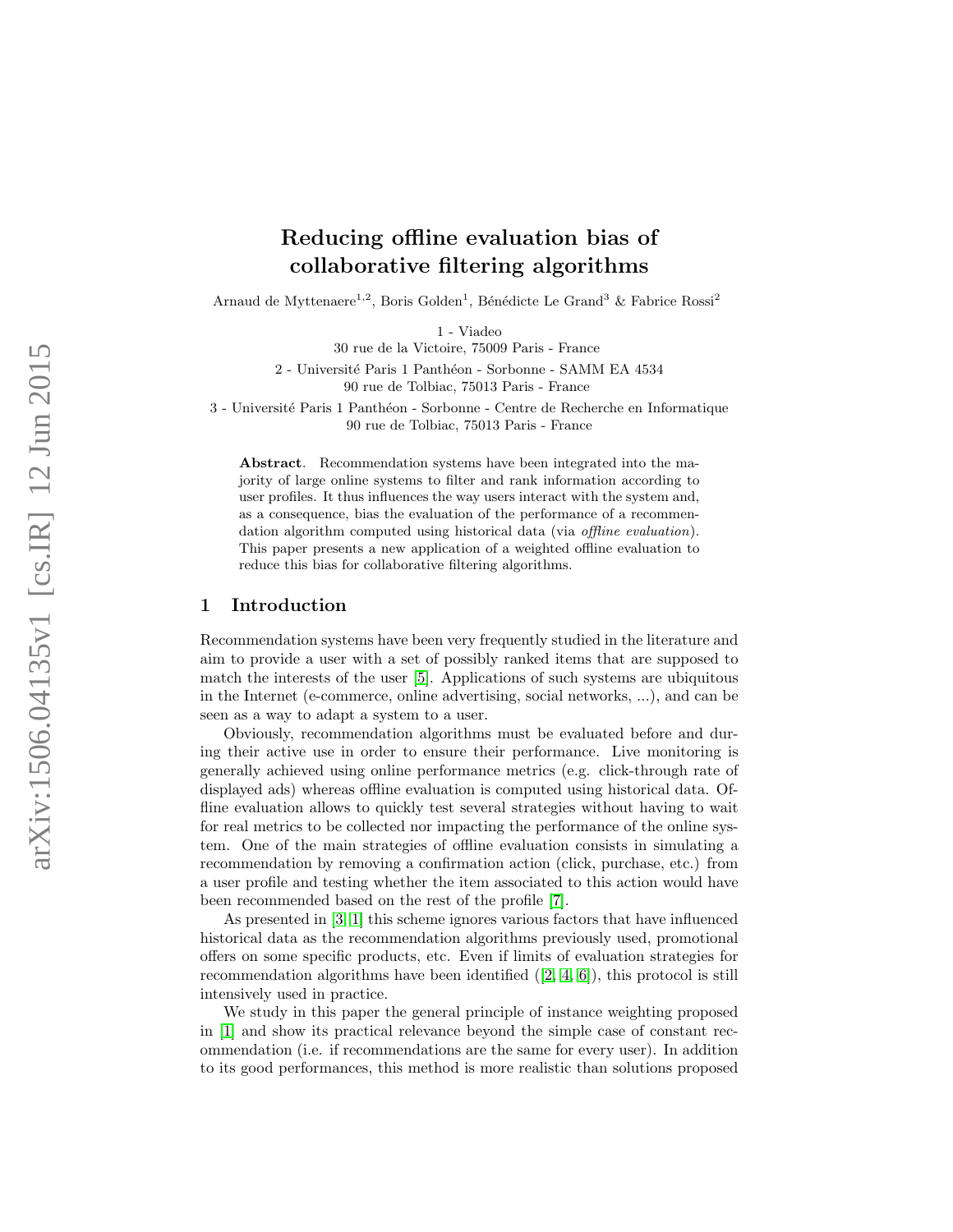in [\[2,](#page-5-4) [4\]](#page-5-5) for which a data collection phase based on random recommendations has to be performed. While this phase allows one to build a bias free evaluation data set, it has also adverse effects in terms of e.g. public image or business performance when used on a live system.

The rest of the paper is organized as follows. Section [2](#page-1-0) describes in details the setting and the problem. Section [3](#page-2-0) introduces the weighting scheme proposed to reduce the evaluation bias. Section [4](#page-3-0) demonstrates the practical relevance of our method on real world data extracted from Viadeo (professional social network<sup>[1](#page-1-1)</sup>).

## <span id="page-1-0"></span>2 Problem formulation

#### 2.1 Notations and setting

We denote U the set of users, I the set of items and  $\mathcal{D}_t$  the historical data available at time t. A recommendation algorithm is a function g from  $U \times \mathcal{D}_t$ to some set built from I. We will denote  $g_t(u) = g(u, \mathcal{D}_t)$  the recommendation computed by g at instant t for user u. We assume given a quality function  $l$  from the product of the result space of g and I to  $\mathbb{R}^+$  that measures to what extent an item i is correctly recommended by g at time t via  $l(g_t(u), i)$ . We denote  $I_u$ the items associated to a user  $u$ .

Offline evaluation is based on the possibility of "removing" any item  $i$  from a user profile. The result is denoted  $u_{-i}$  and  $g_t(u_{-i})$  is the recommendation obtained at instant  $t$  when  $i$  has been removed from the profile of user  $u$ .

Finally, offline evaluation follows a general scheme in which a user is chosen according to some probability on users  $P(u)$ , which might reflect the business importance of the users. Given a user, an item  $i$  is chosen among the items associated to its profile, according to some conditional probability on items  $P(i|u)$ . When an item i is not associated to a user u (that is  $i \notin I_u$ ),  $P(i|u) = 0$ . A very common choice for  $P(u)$  is the uniform probability on U and it is also very common to use a uniform probability for  $P(i|u)$  (other strategy could favor items recently associated to a profile). As the system evolves over the time,  $P(u)$  and  $P(i)$  depends on t.

The two distributions  $P(u)$  and  $P(i|u)$  lead to a joint distribution  $P(u, i)$  $P(i|u)P(u)$  on  $U \times I$ .

#### 2.2 Origin of the bias in offline evaluation

The classic offline evaluation procedure consists in calculating the quality of the recommendation algorithm g at instant t as  $L_t(q) = \mathbb{E}(l(q_t(u_{-i}), i))$  where the expectation is taken with respect to the joint distribution:

<span id="page-1-2"></span>
$$
L_t(g) = \sum_{(u,i) \in U \times I} P_t(i|u) P_t(u) l(g_t(u_{-i}), i).
$$
 (1)

Then if two algorithms are evaluated at two different moments, their qualities are not directly comparable. Although as in an online system  $P(i|u)$  evolves over

<span id="page-1-1"></span> $1$ See <http://corporate.viadeo.com/en/> for more information about Viadeo.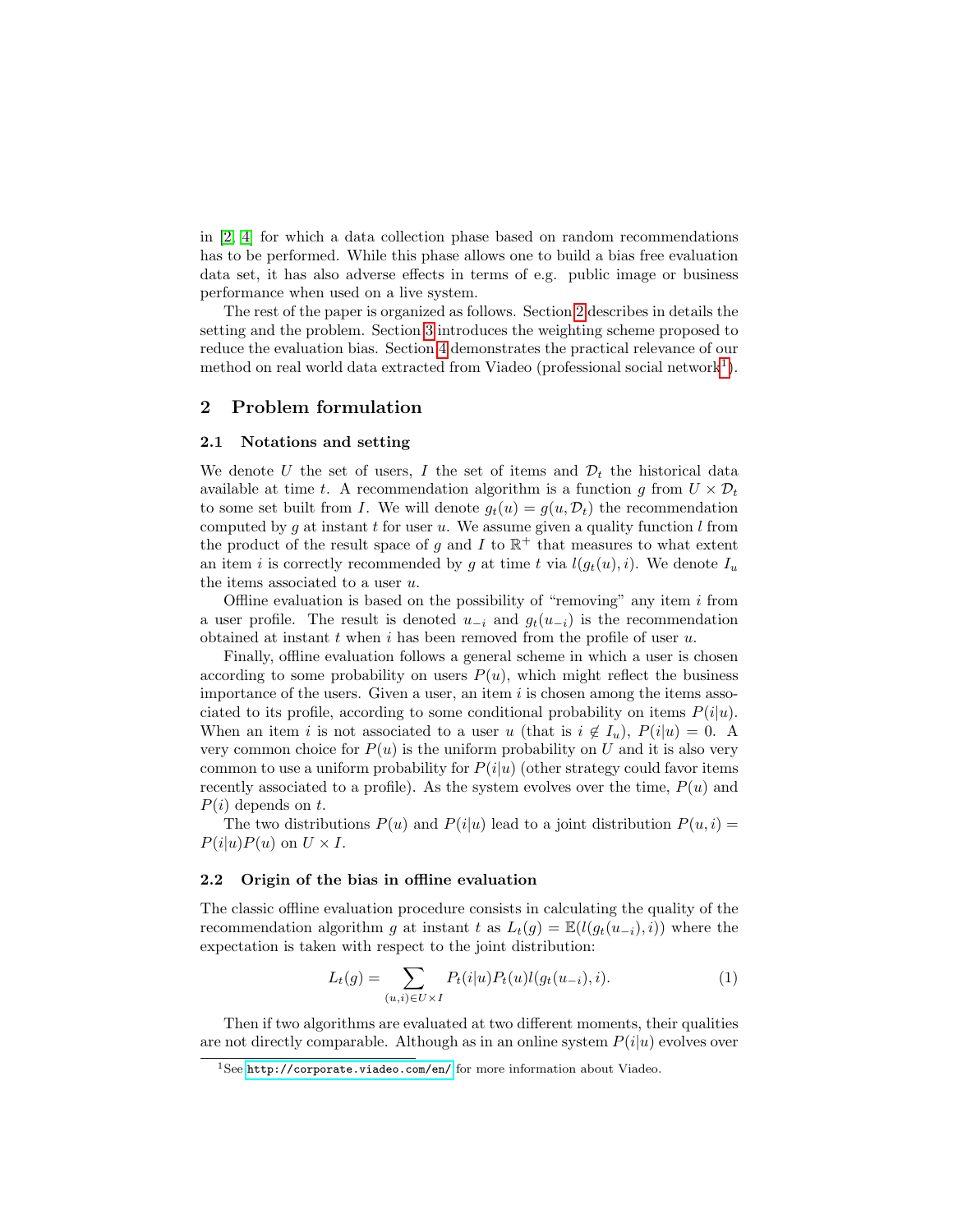time[2](#page-2-1) once a recommendation algorithm is chosen based on a given state of the system, it starts influencing the state of the system when put in production, inducing an increasing distance between its evaluation environment (i.e. the initial state of the system) and the evolving state of the system. This influence is responsible for a bias on offline evaluation as it relies on historical data.

A naive solution to this bias would be to compare algorithms only with respect to the original database at  $t_0$ , but it would discard natural evolutions of user profiles.

## <span id="page-2-0"></span>3 Reducing the evaluation bias

#### 3.1 A suggested method to reduce the bias

A simple transformation of equation  $(1)$  shows that for a constant algorithm g:  $L_t(g) = \sum_{i \in I} P_t(i)l(g_t, i)$ . As a consequence, a way to guarantee a stationary evaluation framework for a constant algorithm is to have constant values for the marginal distribution of items,  $P_t(i)$ .

A natural solution would be to record those probabilities at  $t_0$  and use them as the probability to select an item in offline evaluation at  $t_1 > t_0$ . However, as the selection of users and items leads to a joint distribution, this would require to revert the way offline evaluation is done: first select an item, then select a user having this item with a certain probability  $\pi_t(u|i)$  leading to a different probability of users selection. Finally this process leads to a similar problem on users, and as in most of systems  $\#U > \#I$ , it is more efficient to follow the classical evaluation protocol.

Moreover, we will see that the recalibration of every item is not necessary to reduce the main part of the bias. Indeed in practice most of the time a few items concentrate most of the recommendations (very popular items, discount on selected products, ...). Thus one can reduce the major part of the bias by optimizing the weight of the p items such that the deviation given by  $|P_{t_0}(i) P_{t_1}(i)$  have the strongest values. In practice p is chosen according to practical constraints (time) or business constraints.

Thus the weighting strategy that we described in [\[1\]](#page-5-3) consists in keeping the classical choice for  $P_t(u)$  and weighting  $P_t(i|u)$  by departing from the classical values for  $P_t(i|u)$  (such as using a uniform probability) in order to mimic static values for  $P_{t_0}(i)$  by :

$$
P_t(i|u,\omega) = \frac{\omega_i P_t(i|u)}{\sum_{j \in I_t} \omega_j P_t(j|u)}.\tag{2}
$$

These weighted conditional probabilities lead to weighted item probabilities defined by:

$$
P_t(i|\omega) = \sum_{u \in U} P_t(i|u, \omega) P_t(u).
$$
\n(3)

<span id="page-2-1"></span><sup>&</sup>lt;sup>2</sup>even if  $P(u)$  could also evolve over time we do not consider the effects of such evolution in the present article.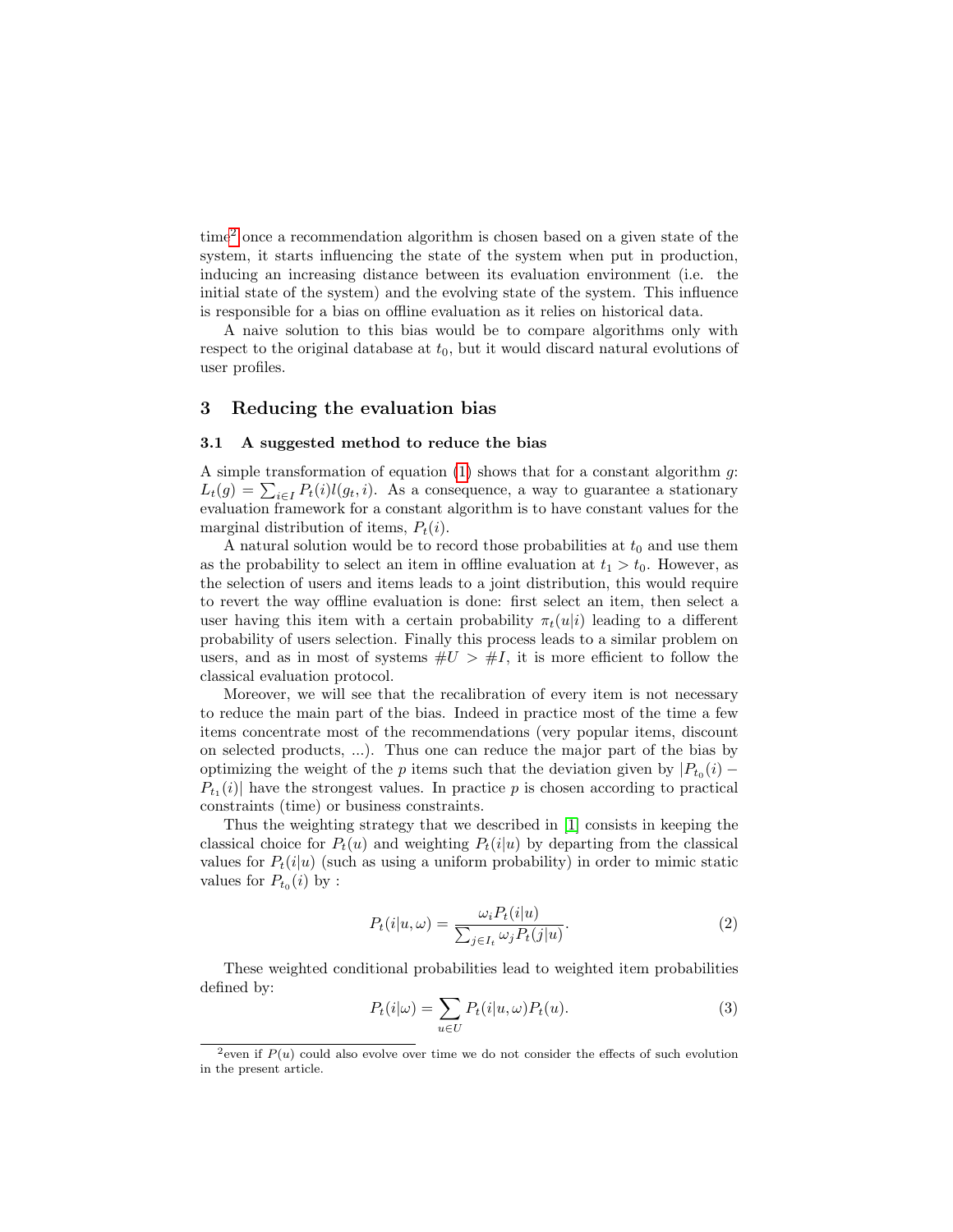Then we minimize the distance between  $P_{t_1}(i|\omega)$  and  $P_{t_0}(i)$  by optimizing the Kullback-Leibler divergence, defined by :

$$
D(\omega) = \sum_{i \in I_{t_0}} P_{t_0}(i) \log \frac{P_{t_0}(i)}{P_{t_1}(i|\omega)}
$$

where  $I_{t_0}$  represents the set of items present at  $t_0$ . The asymmetric nature of this distance is useful in our context to consider time  $t_0$  as a reference. Moreover this asymmetry reduces the influence of rare items at time  $t_0$  (as they were not very important in the calculation of  $L_{t_0}(g)$ .

#### 3.2 Previous results

As described in [\[1\]](#page-5-3), in the classical offline evaluation approach the score of an algorithm in production, given by the classical offline evaluation, tends to increase over time. More generally, the classical offline evaluation tends to overestimate (resp. underestimate) the unbiased score of an algorithm similar (resp. orthogonal) to the one in production.

We have also shown in [\[1\]](#page-5-3) that the suggested weighting strategy perfectly recalibrates the score obtained by the classical offline evaluation for constant algorithms and high values of p. Thus, this method seems to reduce the bias for the very simple class of constant algorithms.

In the next part we apply this method to collaborative filtering algorithms.

## <span id="page-3-0"></span>4 Experimentations on a collaborative filtering

### 4.1 Data and metrics

We consider real world data extracted from Viadeo, where skills are attached to user's profile. The objective of the recommendation systems consists in suggesting new skills to users. The dataset contains 18294 users and 180 items (skills), leading to 117376 couples  $(u, i)$ .

Both probabilities  $P_t(u)$  and  $P_t(i|u)$  are uniform, and the quality function l is given by  $l(g_t(u_{-i}), i) = \mathbb{1}_{i \in g_t(u_{-i})}$  where  $g_t(u_{-i})$  is a set of 5 items. The quality of a recommendation algorithm,  $L_t(g)$ , is estimated via stochastic sampling in order to simulate what could be done on a larger data set than the one used for this illustration. We selected repeatedly 20 000 couples (user, item) (first we select a user u uniformly, then an item according to  $P_t(i|u,\omega)$ .

### <span id="page-3-1"></span>4.2 Collaborative filtering algorithms

Let  $X_{u,t}$  be the vector of items of user u at time  $t$   $(X_{u,t} \in \{0,1\}^{\#I})$ . Then  $X_{u,t}$  is a sparse vector as most of users are associated to only a few items. The objective of collaborative filtering algorithms is to estimate  $X_{u,t'}$  for  $t' > t$  using the information known on other users. In this paper we will present two different collaborative filtering algorithms: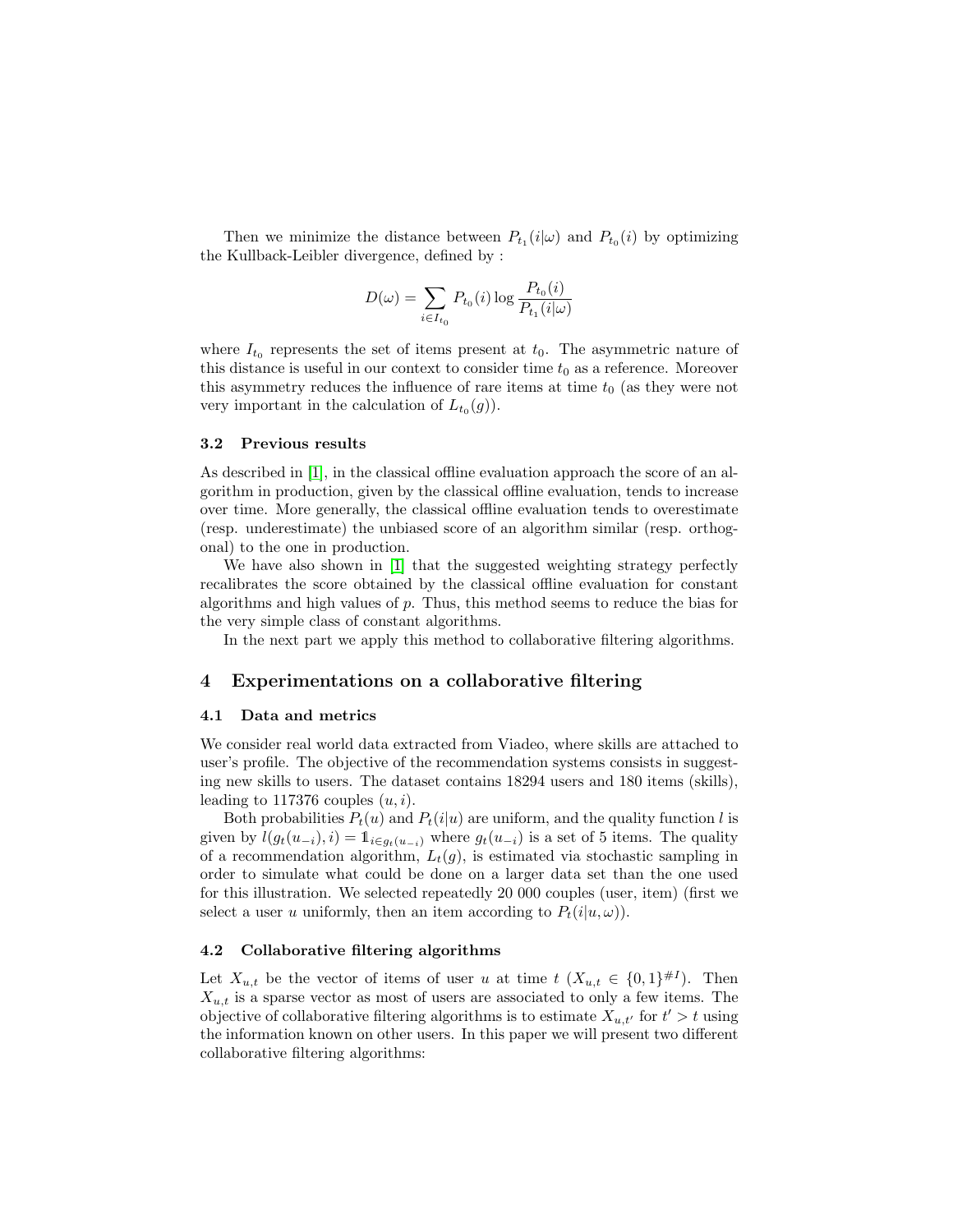$$
a)\hat{X}_{u,t'} = \sum_{v \in U \setminus \{u\}} \frac{\langle X_{u,t}, X_{v,t} \rangle}{\sqrt{||X_{u,t}|| \cdot ||X_{v,t}||}} \cdot X_{v,t} \quad b)\hat{X}_{u,t'}(i) = \max_{j \in I_u(t)} \frac{\#(U_i \cap U_j)}{\#U_j}
$$

The equation  $a$ ) is known as collaborative filtering with cosine similarity, whereas the equation b) computes the proportion of users associated to item  $i$ among the one associated to items possessed by  $u$ . Then we will note *naive*  $CF$ (Collaborative Filtering) the algorithm b).

Finally, the recommendation strategy consists in recommending the  $k$  items having the highest values in  $X_{u,t'}$ .

#### 4.3 Results

We apply the method described in Section [3](#page-2-0) to compute optimal weights at different instants and for several values of the parameter  $p$ . The collaborative filtering algorithms are the one presented in section [4.2.](#page-3-1) Results are summarized in figure [1.](#page-4-0)



<span id="page-4-0"></span>Fig. 1: Results on the collaborative filtering with cosine similarity and naive CF, respectively defined by equation a) and b) in section [4.2,](#page-3-1) for several values of p (the number of weights optimized).

The analysis is conducted on a 201 days period, from day 300 to day 500, where day 0 corresponds to the launch date of the skill feature. It is important to notice that two recommendation campaigns were conducted by Viadeo during this period at  $t = 330$  and  $t = 430$  respectively. As we can see on figure [1,](#page-4-0) the scores strongly decrease after the first recommendation campaign  $(t = 330)$ . Thus those campaigns have strongly biased the collected data, leading to a significant bias in the offline evaluation score.

The figure [1](#page-4-0) shows the influence of the value of  $p$ : the higher is  $p$  the more weights are optimized and the more the bias is corrected. However, the efficiency of the recalibration depends on the algorithms. The results show that